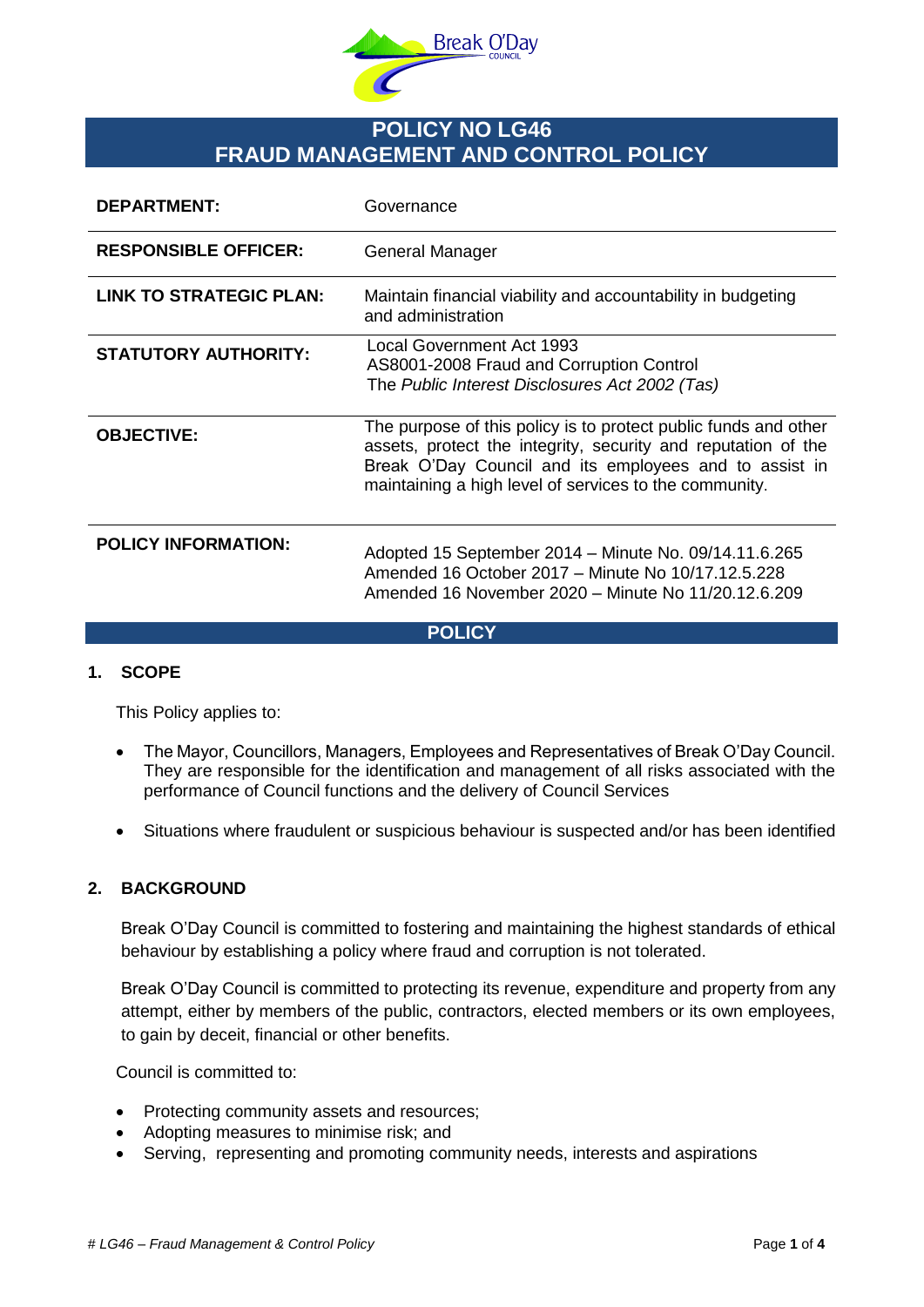

There are two core elements to this policy:

- Reducing losses through fraud by developing and implementing a Fraud Control Procedure within a working environment which promotes honesty and integrity; and
- Establishing and maintaining a commitment to detecting, investigating and prosecuting individual cases of criminal behaviour, including fraud

This policy has been developed with guidance from the following publication:

 Report of the Auditor-General, No 1 of 2013-14, *fraud control in local government, August 2013*

# **3. DEFINITIONS**

### *Corruption*

*Corruption is defined by Australian Standard (AS8001-2008) as dishonest activity in which a director, executive, manager, employee or contractor of an entity acts contrary to the interests of the entity and abuses his/her position of trust in order to achieve some personal gain or advantage for him or herself or for another person or entity. Corruption is any conduct that is improper, immoral or fraudulent.*

### *Fraud*

*Fraud is defined by AS8001-2008 as dishonest activity causing actual or potential financial loss to any person or entity including theft of monies or other property by Council officers or persons external to the entity and whether or not deception is used at the time, immediately before or immediately following the activity. This also includes the deliberate falsification, concealment, destruction or use of falsified documentation used or intended for use for a normal business purpose or the improper use of information or position.* 

The above definition does not have to be tangible and, includes, but is not limited to, the following types of offences:

- Theft/stealing;
- Abuse of position and power for personal gain;
- Unauthorised and/or illegal use of asset, information or services for private purposes;
- Manipulation of computer programs for improper purposes;
- Manipulation and misuse of account payments;
- Obtaining a financial advantage or any other benefit by deception;
- Conflicts of interest:
- Bribery (accepting personal gifts and benefits);
- Misuse of intellectual property;
- Misuse of corporate credit cards;
- Causing a loss, or avoiding or creating a liability, by deception;
- Making, using or possessing forged or falsified documents;
- Unlawful use of vehicles, telephones and other property or services;
- Perverting the course of justice;
- Elected members dishonestly using influence;
- Election bribery:
- Election funding offences;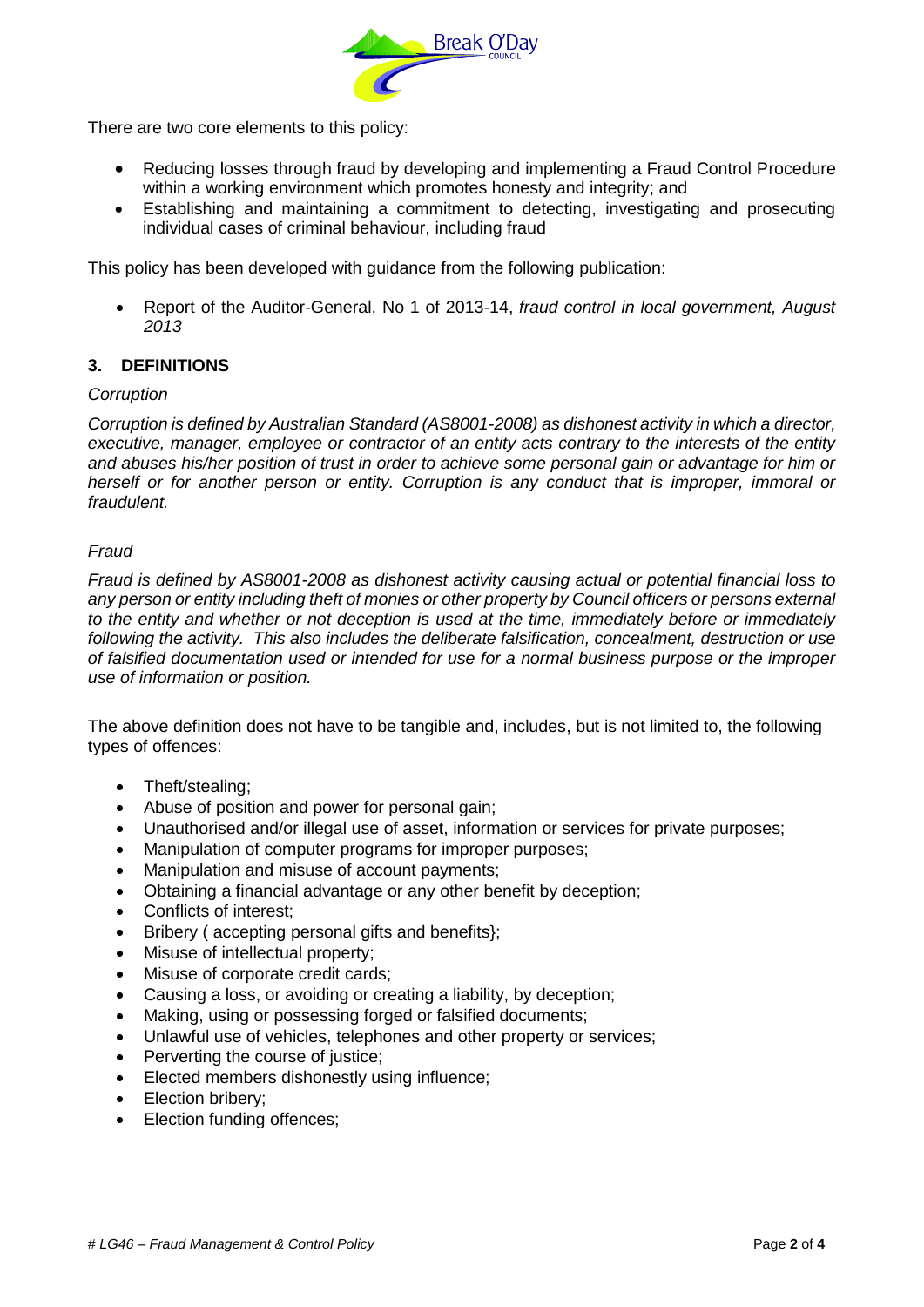

# **4. POLICY GUIDELINES**

### **4.1 Expectations**

- a) Councillors and council staff are expected to maintain a high standard of ethical conduct in all activities, in particular with respect to resources, information and authority.
- b) All staff are expected to develop, encourage, insist upon and implement sound financial, legal and ethical decision making within their responsibility levels.
- c) All Councillors and staff are expected to be familiar with and act in accordance with the Council's Code of Conduct and other relevant policies. Council expects similar standards from the people, agencies or organisations that do business with the Council.
- d) All staff and Councillors must declare any interests in relation to matters they are currently considering, investigating or making a decision on.
- e) Fraudulent acts against the Council are unacceptable and may constitute a criminal offence.
- f) Any Councillor or staff member who suspects fraudulent behaviour must report it immediately to their Manager or the General Manager

### **4.2 Responsibilities for Managers**

- a) Managers are expected to lead by example and to demonstrate integrity and fairness in decision making and to be open and honest in their dealings with others.
- b) Managers must ensure that the three elements required for effective management of fraud prevention are evident in the workplace:
	- I. Positive attitude of management towards internal control, expressed through interest, involvement, policies and procedures.
	- II. The selection and development of quality staff who demonstrate high ethical standards and the appropriate application of leadership and training to all staff to enhance the quality of performance and therefore control. Job & Person Specification are to include risk management control (including fraud) responsibilities unless generic to all employees
	- III. The monitoring of systems, both active supervision of formal information systems and general oversight of informal systems.
- c) Managers are expected to make themselves familiar with, and implement this Policy and associated procedures*.*
- d) Managers and supervisors are required to promptly advise the General Manager or Departmental Managers of instances of suspected or actual fraud. All such matters must be dealt with in accordance with other relevant internal reporting procedures.
- e) When fraud is detected, Managers must take prompt action both to stop fraudulent behaviour and to discourage others who may be inclined to commit similar conduct.